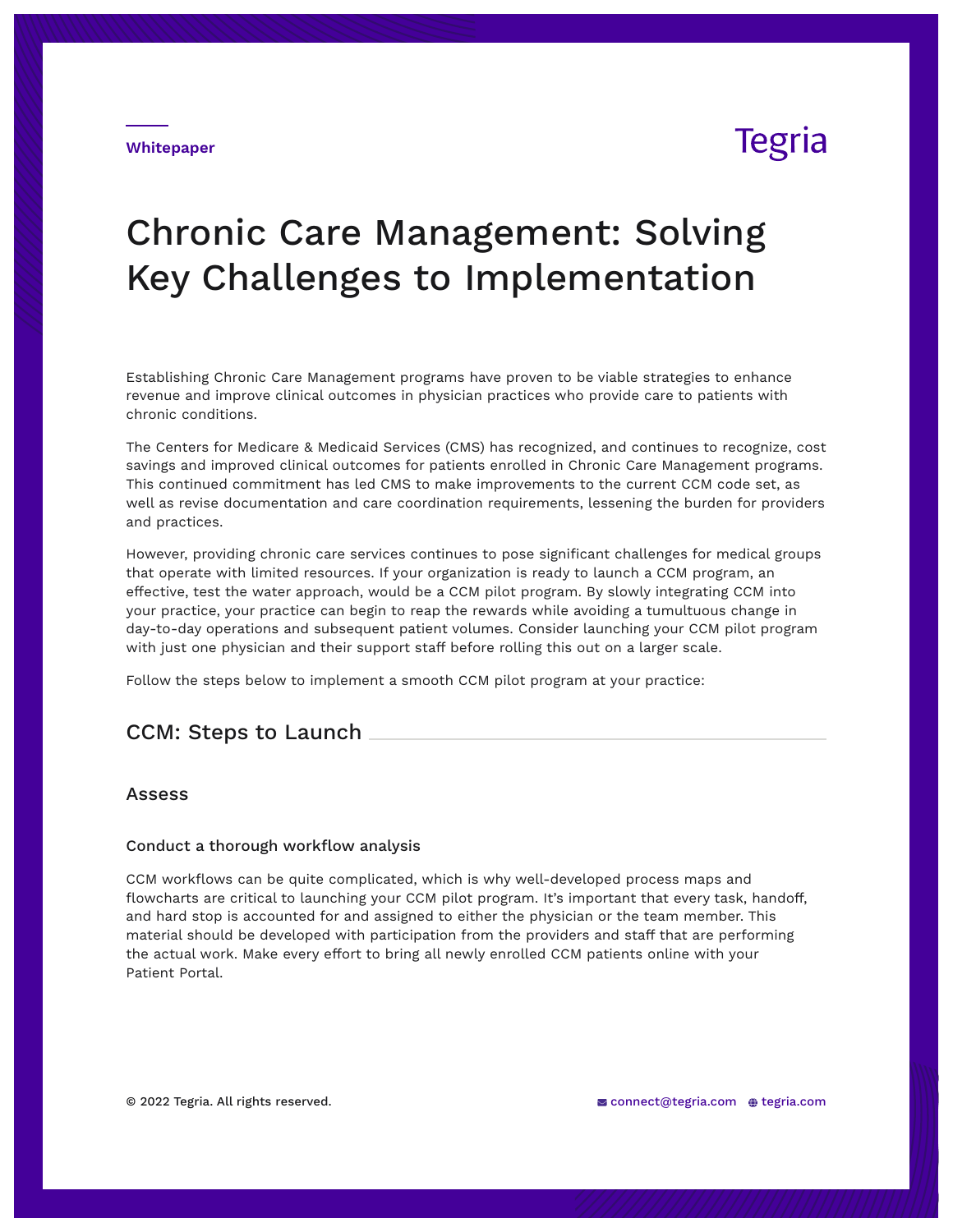#### **Whitepaper**

# **Tegria**

#### PlanEngage with your EHR vendor

Work with your EHR vendor to gain a full understanding of your systems CCM capabilities as well as limitations. If possible, schedule a demonstration of your systems CCM workflows. Record the demonstration to use as a resource to reference moving forward. Have your EHR Service Administrator put you in touch with other practices that have implemented successful CCM programs.

#### Identify eligible CCM patients

Use your EHR to generate a report of patients that have two or more chronic conditions. This is generally accomplished by running a patient registry report based on the more common CCM eligible diagnosis codes such as diabetes, COPD, and hypertension. Have your physician and clinical staff review the list of eligible CCM patients, identifying patients that are potential fits for the program.

### **Train**

#### **Training**

The process maps and other materials that were developed during the workflow analysis stage should also be used to train providers and support staff. Use a test patient account to walk through the following key CCM processes: Patient Enrollment and Consent Processes | Creating, Maintaining, and Sending the Patient Centered Care Plan | Logging CCM Time | Monthly Reconciliation Process for Billing CCM Codes. The more training that takes place, the more seamless your process will be when rolled out on a larger scale.

### Implement

#### Start small

Begin your CCM pilot program with a panel size of 50 enrolled patients for a period of two to four months. Remember that patients must have two (or more) conditions that are expected to last at least 12 months and place the patient at significant risk of death, acute exacerbation/decomposition, or functional decline if left untreated.

#### Time tracking

Make sure that your staff can easily track time spent on non-face-to-face patient care. Remember at least 20 minutes of clinical staff time must be documented for patients each month in order to bill for CCM services. Complex CCM mandates at least 60 minutes of staff time.